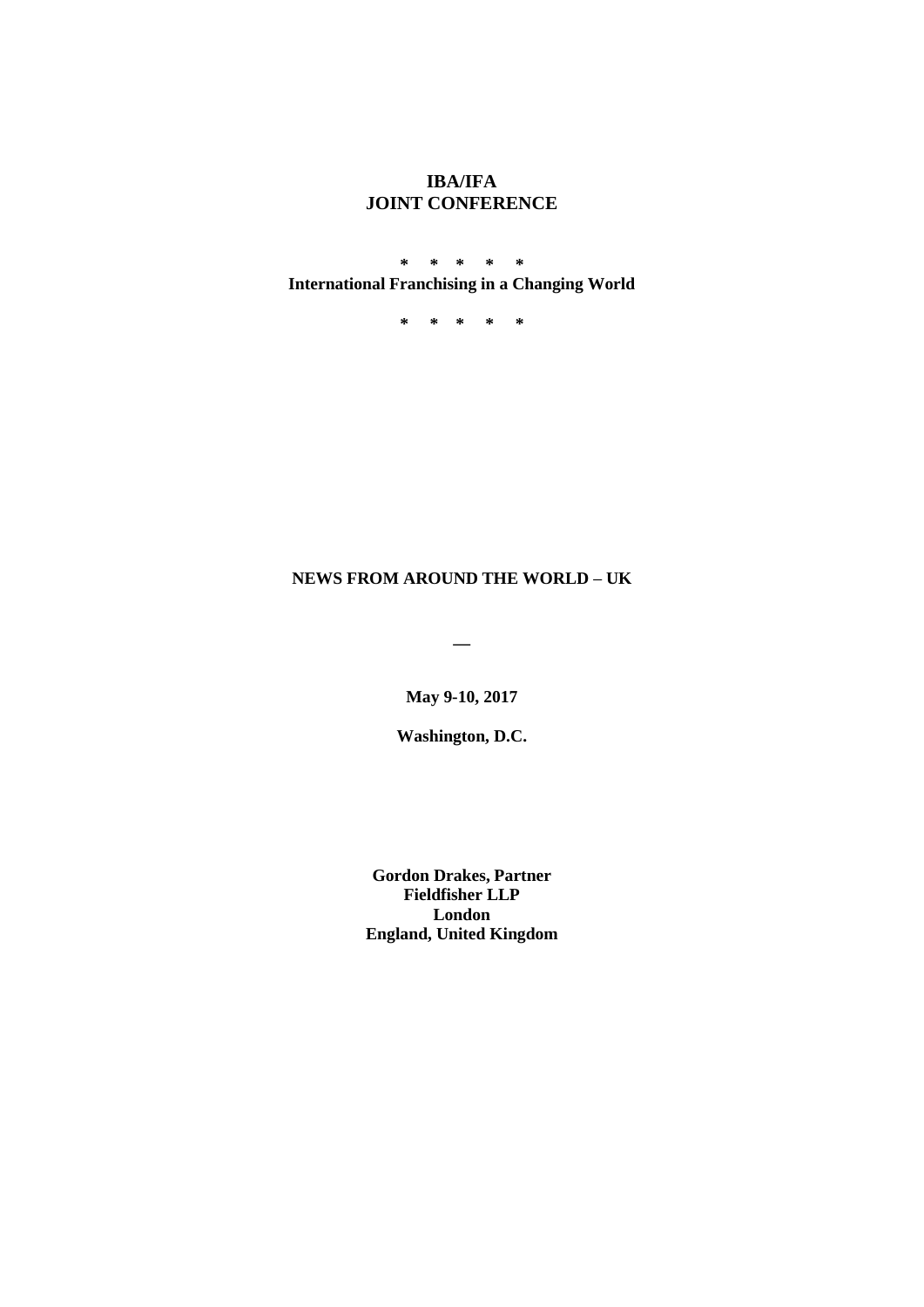## **1. Introduction**

The last 12 months in the UK have been dominated by the fallout following the UK's surprise decision to leave the European Union ("**EU**"). A brief timeline is as follows:

- Following the result of the referendum in June 2016, David Cameron resigned as Prime Minister and shortly thereafter, Theresa May took his place.
- Scotland voted to remain in the EU, and on March 28 2017, the Scottish Parliament voted in favour of a second independence referendum with a view to secure its membership of the EU – this has yet to be accepted by the UK Government.
- On March 29 2017, the UK Government formally triggered Article 50, which has started a 2 year process of formal exit talks.
- On March 30 2017, the UK Government published the Great Repeal Bill, which will repeal the 1972 European Communities Act, which took Britain into the EU and meant that European law took precedence over laws passed in the British parliament. It will also end the jurisdiction of the European Court of Justice.
- On 18 April Theresa May called for a snap general election, which will be held on 8 June 2017.

Amid all of this political turmoil, there has been very little by way of non-Brexit related, new Government policy or laws which have passed through the UK Parliament. However, as the shape of a deal with the EU emerges and we get closer to leaving the EU, there is likely to be a significant amount of change in English law which will ultimately apply to franchising.

In the background, there have nevertheless been some other very interesting developments in the UK.

- The UK Supreme Court issued what is arguably the most important judgment in the last 100 years of common law, on the issue of contractual penalties
- Following an Employment Tribunal case which found against Uber, the UK Government has set up an independent review of current UK employment law, which will look to recommend changes in employment law to deal with issues in the growing self-employed section of the economy and the "gig economy".
- In other relevant news, there is new legislation on payment practices and, following the decision by the European Franchise Federation ("**EFF**") to adopt a new version of the European Code of Ethics for Franchising ("**Code of Ethics**"), the first update for 13 years, EFF's accredited national franchise association for the UK , the British Franchise Association ("**BFA**") voted in favour of adopting the latest version of the Code of Ethics at its Annual General Meeting on 8 December 2016. The BFA is now working on updating its national Code of Ethics accordingly.
- For a commercial perspective, franchising in the UK continues to grow its share of the economy and the following trends are emerging:
- Fewer franchisees and more units:
- Growing number of multi-brand operators
- Increase in size of franchised businesses
- Increase in the number of UK owned franchise systems
- Some sectors doing better than others F&B, leisure and hotels on increase. Transport/commercial services, retail with little growth or lower profitability.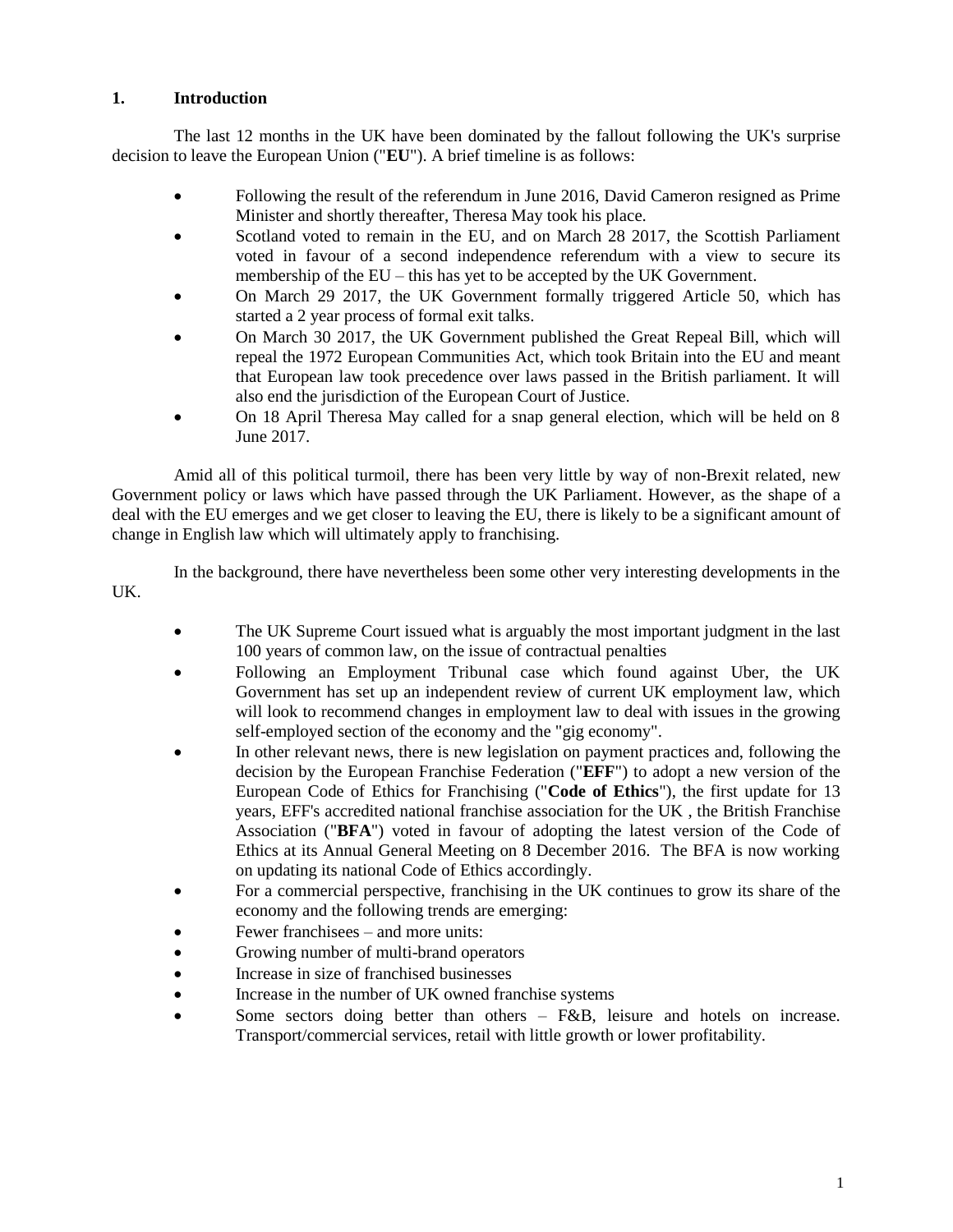#### **2. Brexit**

Since the United Kingdom voted to leave the EU on 23 June 2016, "**Brexit**", and what it may or may not mean has dominated the national conversation. In the absence of a crystal ball, we will not know what Brexit is going to mean until we are some way into the negotiations with the EU. However, in a recent speech by Theresa May, the UK Government has given the first meaningful insight into the type of Brexit it will be pursuing - UK Government will be looking to leave the single market (referred to as the "**European Economic Area**" or "**EEA**") and possibly some or all of the customs union (which will free the UK to enter into its own trade deals), whilst trying to retain as much access as is possible to the EEA.

So what does this mean for the franchise community? We have identified five key issues that all franchisors doing business in the UK and/or EU should be considering now.

#### **2.1 Trademarks, design rights and brand protection**

It is not clear what mechanism will operate in relation to successor rights to EU trade marks ("**EUTMs**") (and Registered Community Designs) in the UK when the UK leaves the EU, and whereas both scenarios are unlikely, it is possible that a) EUTMs will simply stop being enforceable in the UK or b) the EUTM system will continue to cover the UK. Much more likely though is that the EUTM owners at the time of Brexit will be granted successor rights under national UK trade mark law one way or another so that their priority is recognised (there are various ways that might happen).

But where does that leave the surviving EUTM? Assuming the UK does leave the system, if an EUTM is more than five years from registration it will be vulnerable to cancellation from the EUTM register and will not be enforceable if it is not in genuine use. If the only use is and has been in the UK and it is not being used in any other EU territory, then the EUTM may eventually become vulnerable once the UK use is no longer maintaining it. If therefore keeping an EUTM enforceable and maintaining its priority is important to a business then they might consider putting the EUTM registration into use by way of licence or franchise arrangement in an EU member state. An interest in maintaining the EUTM with genuine use in the EU may affect plans or decisions about partners in the EU whether you are based in the UK or elsewhere.

In April 2016, the European Parliament had approved the new European Union Trade Secrets Directive, which is designed to protect trade secrets. The new law has been of great interest to franchisors as confidential information forms the basis of most franchise systems and can be notoriously difficult to protect.

It now seems certain that the UK will not be enacting any national laws to implement the new Directive and so the UK law and European law may start to diverge over time. Franchisors should, in the meantime, ensure that their confidentiality agreements comply with both UK and European laws.

#### **2.2 Data Protection**

Franchise businesses which collect and use data from European citizens – whether established in the EU or not - should already be aware that the legal landscape changed prior to Brexit with the implementation of the EU General Data Protection Regulation ("GDPR") which came into force on 25 May 2016. There has been a lot of debate about whether the GDPR will still apply in the UK once it exits the EU. This speculation was seemingly ended on 21 December 2016 when the UK Government released a report confirming its intention to apply the GDPR despite Brexit.

The process of exiting from the EU is likely to be a protracted affair and, during the interim period at, least, the UK will remain fully subject to EU laws – including EU data protection laws.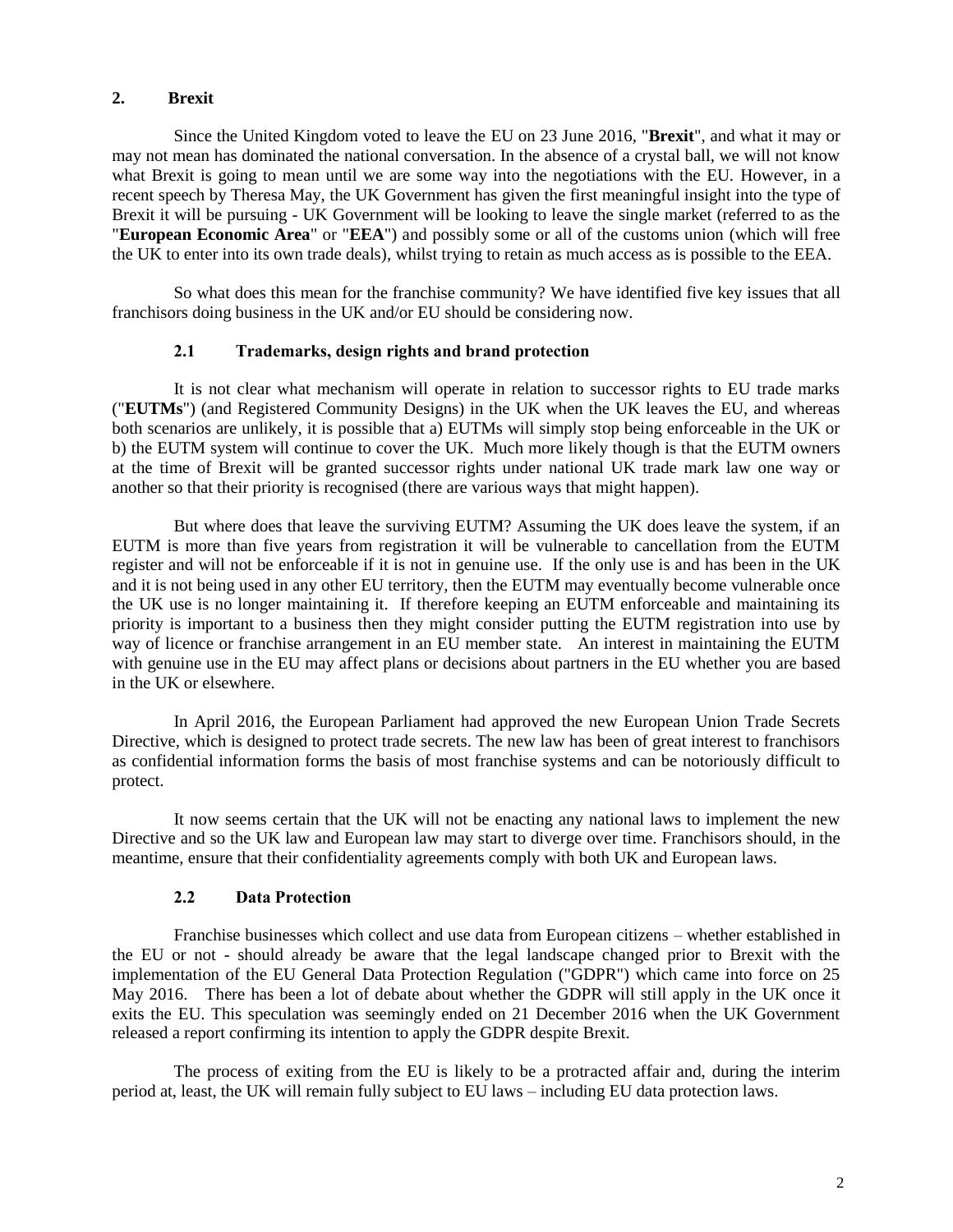Businesses still need to undertake their GDPR readiness preparations. When it comes into effect in May 2018, the GDPR will apply to every business - whether in the EU or not - that offers goods and services to EU citizens or that monitors EU citizens' behaviour. UK businesses selling into the EU will therefore still be subject to GDPR requirements, as will wider international businesses operating across the UK and the EU. The UK's leaving the EU won't change this. If the UK doesn't stay part of the EEA, then it will in effect become a "third country" for data protection purposes - meaning that data transfers from the EEA to the UK could be restricted in the same way as data exports from the EEA to the US. Or, more accurately, they'll be restricted unless the EU Commission decides that the UK provides "adequate" protection for data it imports from the EEA, as is the case currently with countries like Canada and New Zealand. Whether that happens will very likely depend on the next point…

If the UK doesn't stay part of the EEA (meaning it won't become subject to the GDPR), then it will need to adopt new national data protection laws (and might be tempted to adopt a "GDPR-lite" regulation) or continue its reliance on the Data Protection Act 1998. It will need to tread very carefully if it follows this path - while it might be tempted to adopt more relaxed data protection rules than the GDPR to attract investment from countries like the US, if these rules aren't "strict enough" then it also risks not achieving "adequacy" recognition by the EU, seriously impacting data flows between the UK and the EU.Non-compliant businesses under the GDPR risk fines of up to 4% of global turnover.

#### **2.3 Antitrust/Competition law**

EU competition law prohibits anti-competitive agreements and abuses of a dominant position. In the context of franchising, EU competition law most commonly has an impact on:

- (a) Territorial and customer restrictions that franchisors wish to impose on franchisees. Whilst franchisees can be protected within exclusive territories from active sales by other franchisees in their territories, franchisees cannot be prevented from engaging in passive sales (responding to unsolicited orders) from anywhere within the EEA. Online sales also cannot be restricted within the EEA.
- (b) Pricing restrictions on franchisees. Requiring franchisees to comply with fixed or minimum resale prices is strictly prohibited except in certain very limited circumstances.
- (c) In and post-term non-compete clauses. These are permitted in order to protect the know-how transmitted by the franchisor to the franchisee provided that, in the case of post-term restrictions, they are reasonable in duration and scope.

Post-Brexit, these rules will continue to apply to any franchising agreement that has or may have an effect on trade between the remaining EU Member States. This could include agreements with a UK element if they cover, or could have effects, in multiple EU Member States.

For purely UK agreements, it would be open to the UK to depart from EU competition law and adopt a more or less onerous regime. At present the future of competition law in the post-Brexit era is not known. However, it is unlikely that in the short term post-Brexit there is likely to be significant change. UK competition law, as embodied in the Competition Act 1998, is largely based on EU competition law and the case law based on that Act draws heavily on EU case law. Absent major legislative change, it will take some time for any material changes of interpretation to feed through into case law.

An area in which divergence is perhaps most likely to arise is territorial and/or online restrictions. EU competition law rules on territorial and online restrictions are driven by the overriding objective of the EU to promote and complete the EEA. Outside the EEA, such considerations will no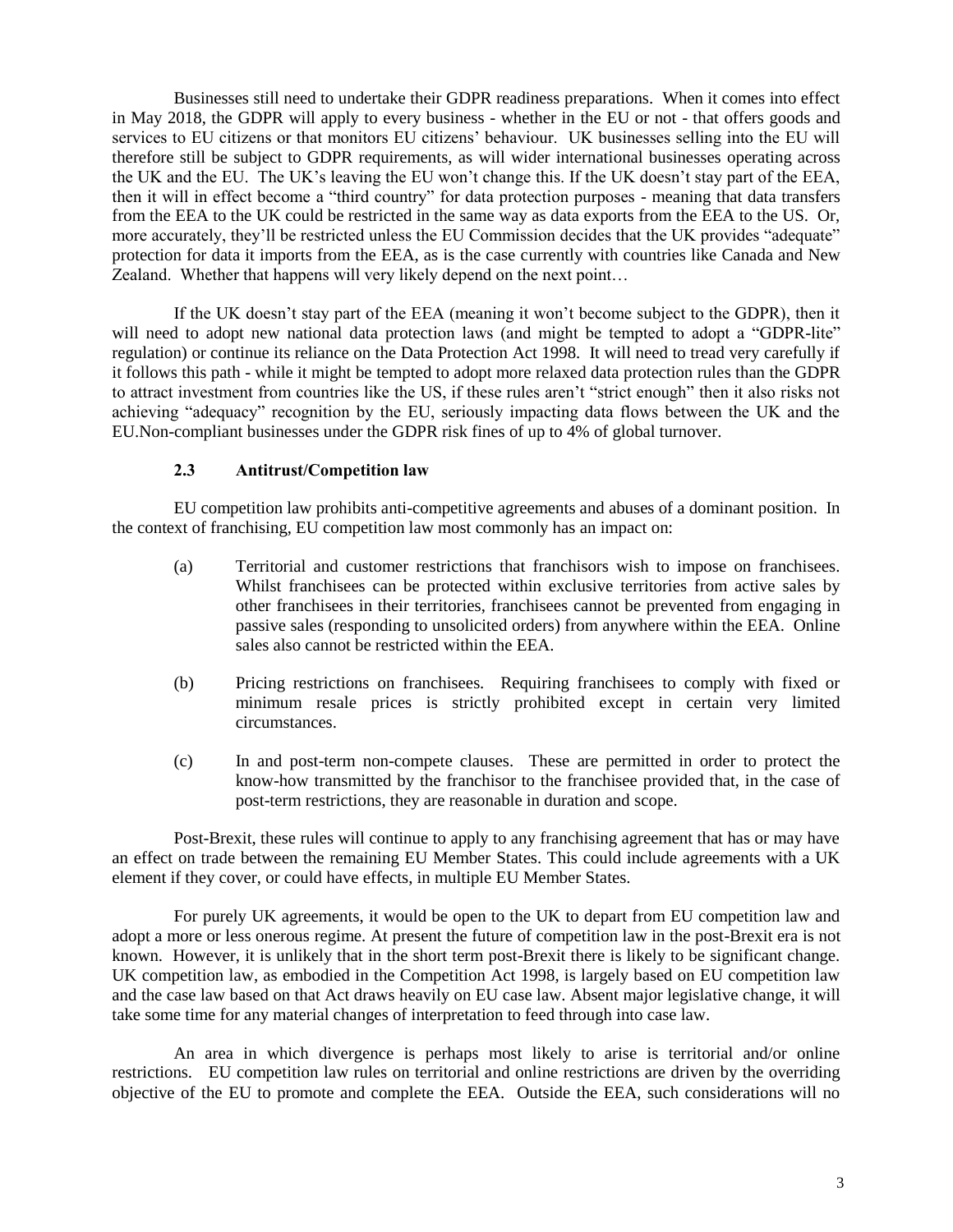longer be of relevance to the UK. It would be open to the UK to take a more economically liberal approach and allow franchisors to offer much greater territorial protection to franchisees and/or regain greater control over online activities. Whether this will occur remains to be seen.

### **2.4 Jurisdiction and Enforcement**

The UK is currently party to various regulations and conventions that ensure that the courts of EU member states apply jurisdictional rules to determine when they will accept jurisdiction over a dispute and that a judgment given in one member state will, subject to certain exceptions, be enforceable in all other participating states. Many UK based franchisors elect for the English courts to have exclusive jurisdiction over their franchise agreements and for good reason; they are world renowned for a reputation of quality and for supporting the needs of modern commerce.

But one result of Brexit could be that the UK must replace these arrangements or face the prospect of its courts' judgments becoming less effective across Europe.

It's too early and uncertain to be considering whether Brexit should change our approach to something as important as jurisdiction/forum clauses. No-one knows how Brexit will play out, and even when Article 50 will be invoked, it will take years for us to attain even a degree of detachment from existing legal recognition/enforcement arrangements even if that is the outcome of Brexit.

It seems likely that English law will remain the dominant governing law for commercial contracts globally: English law will largely be unaffected by whether the UK remains part of the EU or not. It will continue to be selected by businesses for certainty as the choice of law for most commercial arrangements.

### **2.5 Contractual provisions**

One outcome of Brexit will be that franchisors need to carefully examine the legal contracts which underpin their existing relationships with franchisees and suppliers.

Franchisors should audit their existing legal agreements in order to ascertain whether any express terms need to be amended or varied as a result of Brexit. For example, references to a defined territory of the European Union and/or EEA may need to be updated to accurately reflect the UK's new position. Equally, references to EU regulations may need to be amended, depending upon the application of such laws to the UK going forward.

However, perhaps of most significance is whether or not Brexit will frustrate areas of contractual performance, or render the commercial bargain as unviable to either or both parties. One obvious area where this could apply is in relation to the imposition of trade tariffs on goods flowing between the UK and EU. It is unlikely that existing force majeure clauses could be relied on as means of terminating a contract on these grounds, but it poses the question of whether franchisors which have identified potential vulnerabilities should consider building in an express right of termination or re-negotiation to mitigate this risk. If they do, careful drafting will be required around pricing mechanisms or describing the events which would activate the new contractual rights.

The challenge that franchisors seeking this flexibility may face from franchisees is that franchising is a long term relationship which requires a high degree of contractual certainty - operating on shorter terms or building in unilateral or mutual early termination clauses is likely to have a detrimental impact on a franchisor's ability to attract and retain long term franchisees who are willing to invest in their business concept. Introducing this type of flexibility is arguably more realistic within a franchisor's supply chain, which will typically operate under shorter term agreements.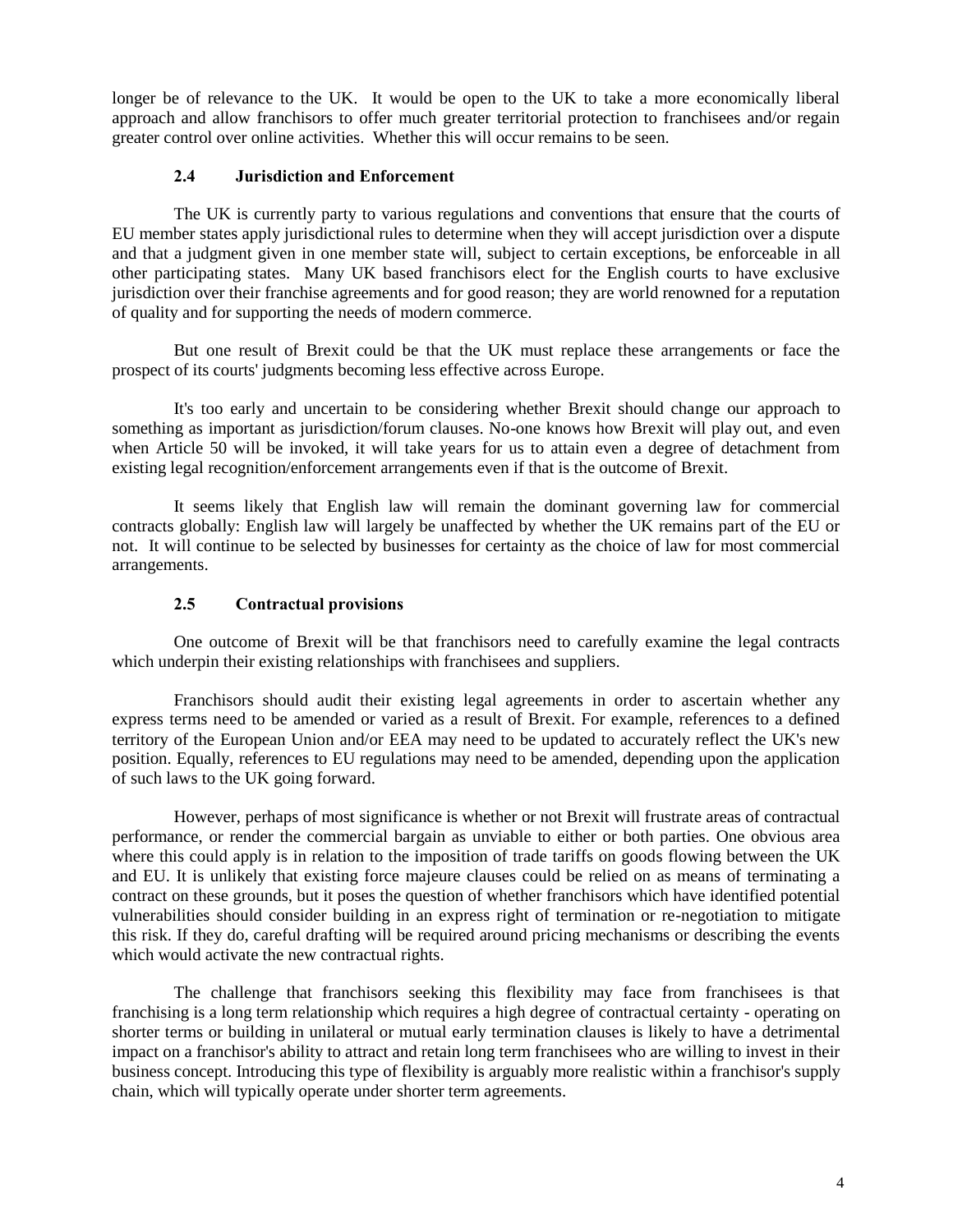### **2.6 Conclusion**

Franchise businesses should start preparing for the potential impact of Brexit by auditing their IP rights in the EU and assessing their key contractual relationships with suppliers and franchisees. Preparations for GDPR should continue and a watchful eye should be kept on events as they unfold  $-$  if the last 12 months has taught us anything, it is to expect the unexpected!

### **3. Important changes to the English law rule on penalty clauses**

In a recent landmark decision, the highest court in England and Wales, the Supreme Court, considered the long established principles underlying the law relating to contractual penalty clauses (the "**penalty rule"**). The Supreme Court issued a joint judgment in the cases of Cavendish Square Holding BV v Talal El Makdessi (El Makdessi) and ParkingEye Ltd v Beavis [2015] UKSC 67 (ParkingEye), which is one of the most important decisions in English common law for the last 100 years.

The Supreme Court judgment sets out a new, progressive test for determining whether or not a contractual provision will be considered penal and therefore unenforceable. The judgment is relevant to all franchise systems which operate under English law agreements, as it re-calibrates the application of the penalty rule and potentially gives franchisors greater scope to deter certain types of behaviour and impose contractual penalties for certain types of breaches.

## **3.1 What was the penalty rule?**

The origins of the penalty rule can be traced back as far as the 16th century, and essentially, a penalty is a payment stipulated in the contract which is unenforceable against the offending party if it is an exorbitant alternative to common law damages for breach.

At the beginning of the 20th century, the judgment in the case of Dunlop Pneumatic Tyre Co Ltd v New Garage & Motor Co. Ltd [1915] A.C. 847 (Dunlop) sought to restate the law on the penalty rule by providing four tests which were designed to be "helpful, or even conclusive" in determining whether or not a clause was an unenforceable penalty. The Dunlop judgment distinguished between penalty clauses (which are unenforceable) and "liquidated damages" clauses, which are enforceable provided that the specified sum is "a genuine pre-estimate of loss".

El Makdessi and ParkingEye noted that the Dunlop tests had been applied too rigidly, particularly in cases where there is a clear commercial justification for including a penalty clause, or where there may be interests beyond the compensatory which justify the imposition on a party in breach of an additional financial burden.

## **3.2 What were the cases about?**

The El Makdessi case related to the sale of a Middle Eastern media business and the provisions of a share purchase and shareholders' agreement. This was a major, multi-million pound commercial agreement and was heavily negotiated with lawyers acting for both sides. The agreement provided that if the seller was in breach of certain non-compete restrictions, then he lost his entitlement to deferred consideration. The Court of Appeal held that these provisions were penal, as their purpose was to deter an act rather than to compensate the loss suffered by the innocent party.

The ParkingEye case related to a parking fine of £85 imposed after a driver overstayed the twohour limit in a privately-run car park. The Court of Appeal granted Mr Beavis permission to appeal, and it is testament to the integrity and impartiality of the English court system that the Supreme Court gave such a detailed judgment on a case involving an £85 fine.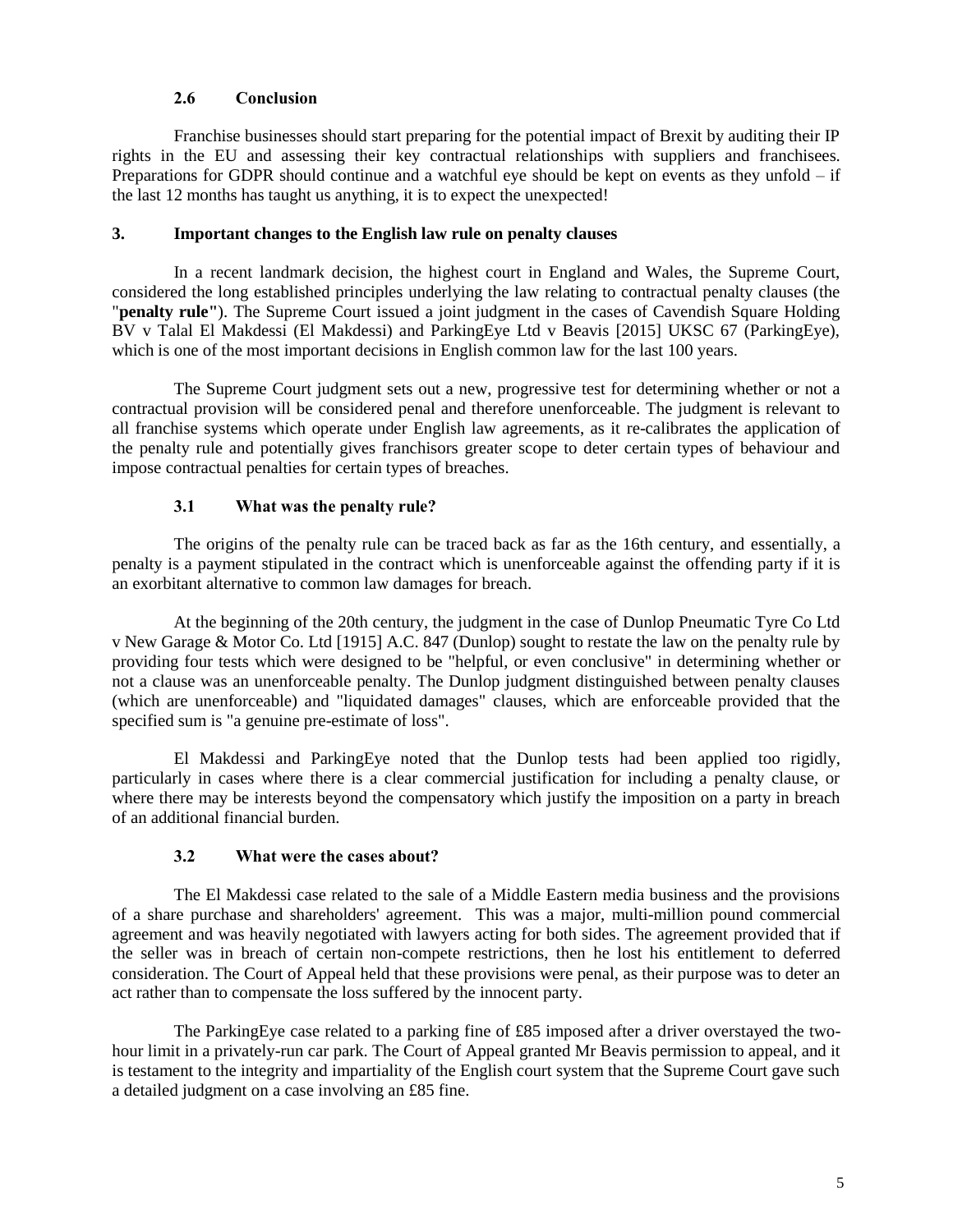### **3.3 The new test**

The Supreme Court's judgment has moved the law on contractual penalties away from the narrowly applied tests in Dunlop. Lord Hodge re-cast the test as follows: "correct test for a penalty is whether the sum or remedy stipulated as a consequence of a breach of contract is exorbitant or unconscionable when regard is had to the innocent party's legitimate interest in the performance of the contract".

In El Makdessi, the Court concluded that the provisions in the agreement protected the buyer's legitimate interest in enforcing the non-compete restrictions so that the goodwill of the business was protected. The goodwill of the business was critical to its value to the buyer. The provisions therefore did not go beyond protecting the buyer's legitimate interests.

In ParkingEye, it was clear that whilst the £85 charge may have been perceived understandably by users of the car park as a deterrent from over-staying the two-hour limit, there were legitimate commercial interests that it was seeking to protect. These included preserving the traffic management system and efficient use of parking space and their users by deterring long-stay parking. The charge was also relied upon to run the scheme. As a result, the charge was held not to be "out of all proportion" to those interests and therefore not penal.

The Supreme Court judgment in respect of El Makdessi also referred to the importance of considering the circumstances in which the parties entered into the contract – "in a negotiated contract between properly advised parties of comparable bargaining power, the strong initial presumption must be that the parties themselves are the best judges of what is legitimate in a provision dealing with the consequences of breach". This is relevant to franchise agreements, which can appear across this spectrum depending on whether it is an international deal, a domestic multi-unit or high value deal or a domestic business format unit franchise deal.

#### **3.4 What's changed? Some practical implications**

Provided that a contracting party can demonstrate that it is using a penalty clause to protect a legitimate interest and the penalty is not exorbitant or unconscionable, the following principles now apply:

- It is no longer necessary for the penalty to be a genuine pre-estimate of loss.
- A party relying on the penalty clause does not have to suffer a loss.
- The predominant purpose of a clause can be to act as a deterrent against a certain breach of contract.
- The penalty does not just have to be a specified financial amount. A party can, for example, withhold deferred consideration or require the transfer of certain property as the consequence for breach.
- Generally, parties have a greater freedom to contract for the consequences for breach.

#### **3.5 What does this mean for English law franchise agreements?**

Franchise agreements typically fall into two categories: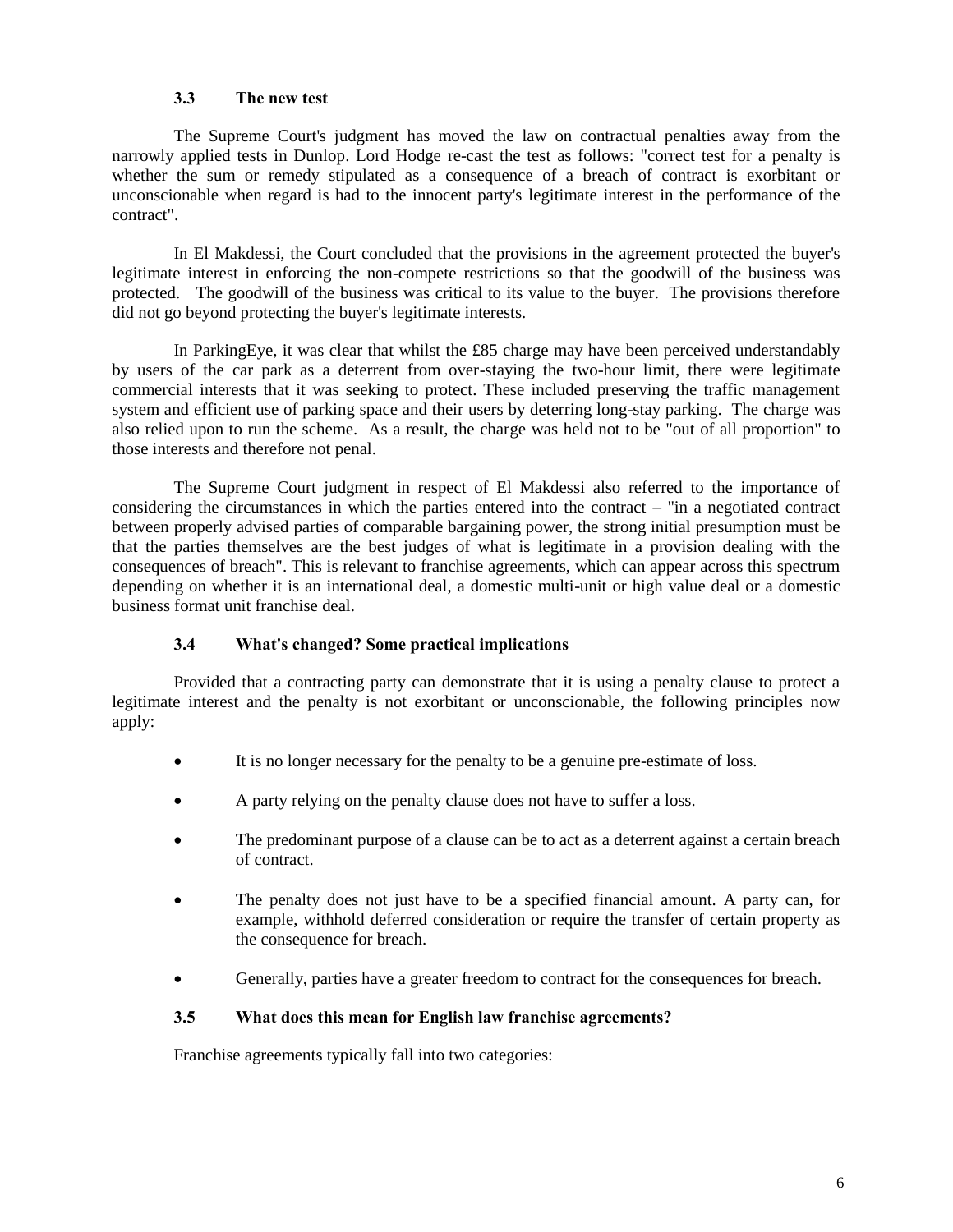- those which are issued on a "take it or leave it" basis, which is common in domestic business format franchising, when the parties are not of comparable bargaining position and the franchisee may not even take proper legal advice; or
- those which are negotiated freely between well-advised parties of comparable bargaining positions, which is common in larger scale, often multi-unit domestic franchising and international franchising.

It therefore seems like a fair assumption that the greater freedoms conferred by the Supreme Court will have most impact on English law large scale domestic and international franchise agreements, as opposed to smaller scale domestic agreements.

Nevertheless, all franchisors have a number of legitimate interests to protect and contractual penalties can therefore play an important role in focussing the mind of the franchisee on the franchisor's key interests and the types of behaviours and breaches which cannot be tolerated. For example:

- Franchisors must protect the goodwill and reputation of the brand and the system, both for themselves and their other franchisees. The goodwill and reputation is essential to maintaining and attracting franchisees and customers to the business.
- Franchisors are vulnerable when a franchisee decides to leave the network, as each franchisee has the potential to become a direct competitor of the franchisor, having benefitted from training, support and access to know-how.
- Franchisors have a legitimate interest in maintaining a high degree of contractual power and discretion so that they can effectively monitor and police their franchise networks and introduce innovations into the system.

This judgment is welcome news for franchisors, who may have previously hesitated from including deterrents and specified financial consequences for certain breaches. There may be more scope now to charge penalties for repeated operational breaches, breaches of audit protocols and breaches of interm and post-term covenants. The approach to franchise sales could also be revised in light of El Makadessi.

In terms of practical steps, franchisors should consider taking legal advice and reviewing carefully the terms of their template agreements with a view to:

- weaving in the thread of "legitimate interests" and linking it to certain standards of performance
- including more financial consequences for certain breaches
- reviewing restrictive covenants and franchise sale provisions in light of El Makadessi
- replacing references to "genuine pre-estimates of loss"

#### **4. Employment law issues – franchising and the gig economy**

The ongoing expansion of the online marketplace is driving incredible growth of the so called "gig economy", in which large numbers of individuals now earn their living.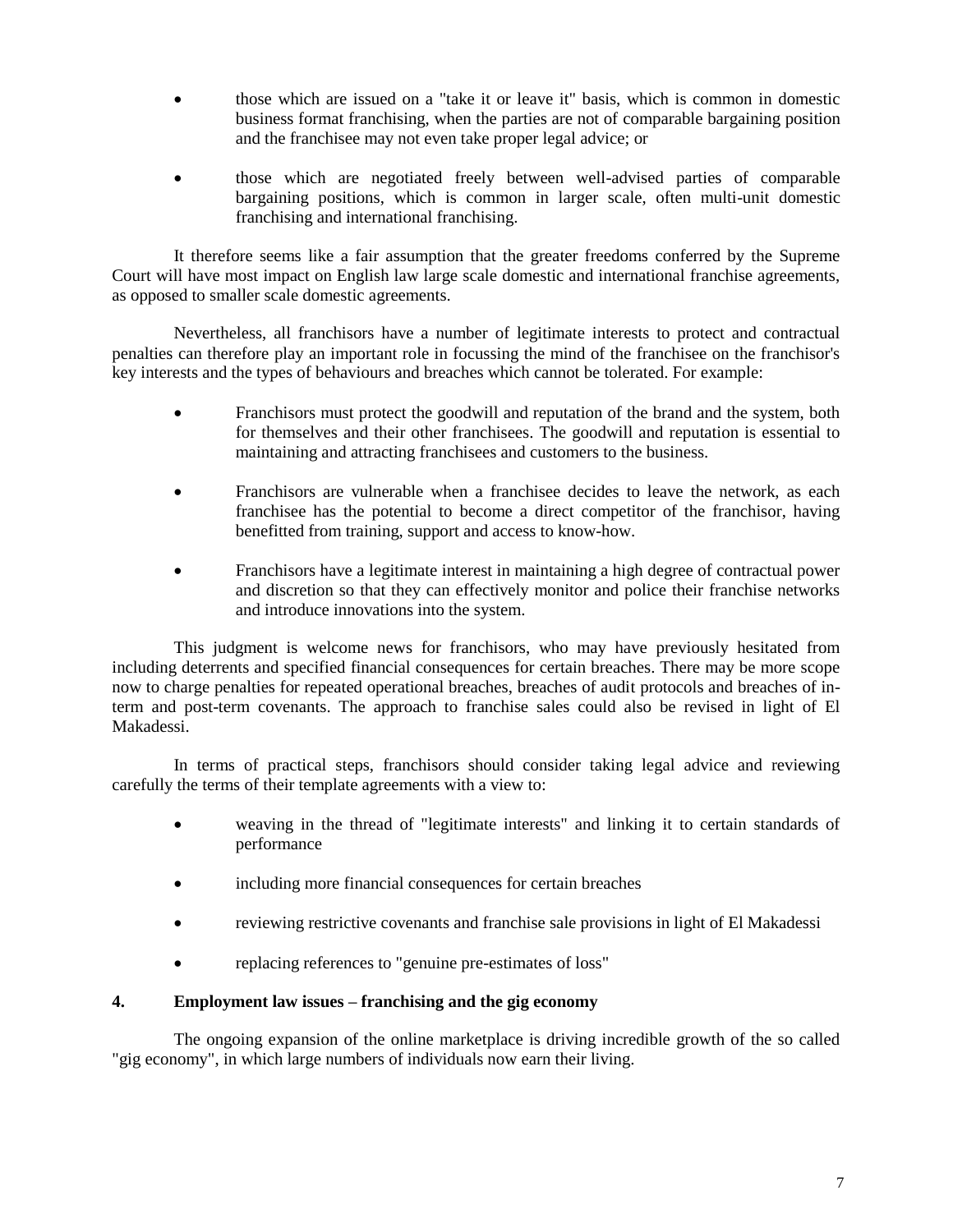Companies like Uber suggest that they act purely as online intermediaries between consumers and those willing to provide services, individual drivers who in Uber's view are independent contractors in business in their own right, choosing when and where to work. But currently such individuals have very little say on the terms and conditions governing their engagement, and some may work long hours for low returns.

In the UK, the GMB union, a general trade union in the UK with over 631,000 members, successfully challenged Uber's stance, finding agreement from the Employment Tribunal that Uber drivers should in fact be regarded as legally protected "workers", with rights to holiday and the minimum wage.

Similar judgements have followed in the last 12 months, including in favour of a specialist medical cycle courier for CitySprint, and a tax tribunal case, in which the tax tribunal held that 13.8% employer National Insurance Contributions ("**NICs**") where due in relation to a 'self-employed' driver. The GMB union has also launched legal action on behalf of couriers for delivery companies.

#### **4.1 What is employment status and how is self-employed status determined under English law?**

Under English law, there are three possibilities for an individual's status: either:

- (a) self-employed contractor;
- (b) employee; or
- (c) worker.

The distinction between the three categories is significant; employees benefit from numerous statutory protections under English and EU law, and at the opposite end of the spectrum are selfemployed independent contractors, who do not have any meaningful employment rights, other than under health and safety and discrimination laws. In addition to the lack of statutory rights, the self-employed model also has significant tax / cost advantages, as a company does not have to pay any NICs in respect of self- employed independent contractors.

"Workers" fall in between these two extremes, and they are entitled to a number of the same protections as an employee, such as national minimum wage, paid annual leave, rights to pension contributions, maximum working week and the right to join a trade union.

Identifying employment status is a balancing act and all the circumstances must be taken into account. Three core factors which all together indicate an employment relationship and therefore undermine self-employment status are:

- (a) Is the individual obliged to perform the service personally?
- (b) mutuality of obligation if there is work to be done, the individual must do it; and
- (c) the level of control over place of work, hours, supervision..

But, additional factors can support self-employed status, including where the individual:

- (a) provides and maintains his own tools or equipment
- (b) hires his own help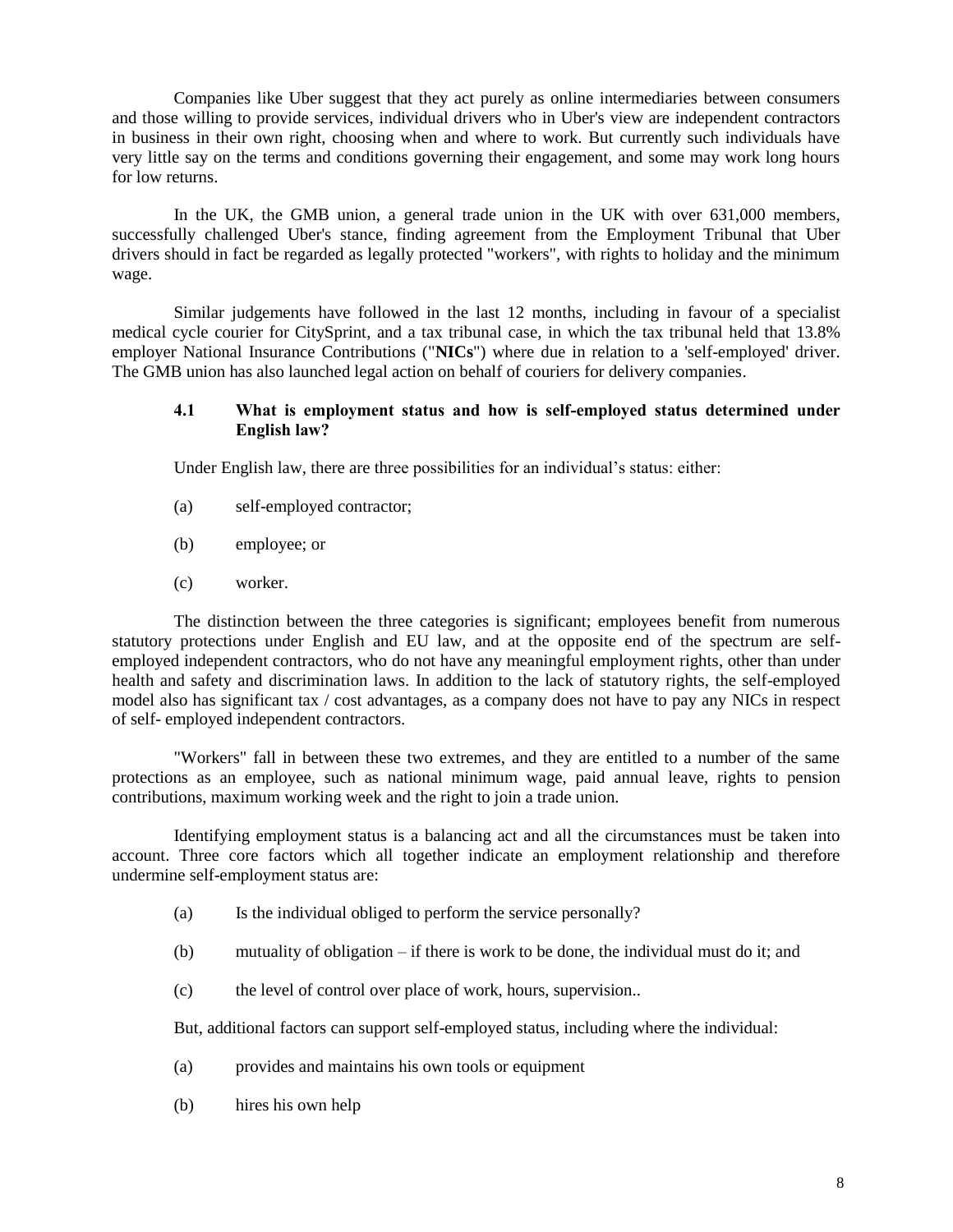- (c) takes on some financial risk and investment
- (d) has the opportunity to profit from his own good performance
- (e) is not paid a fixed wage or salary
- (f) is not paid when absent due to holiday or sickness

### **4.2 What did the Uber and CitySprint cases say?**

In the Uber case, the Tribunal held that Uber resorted to "fictions" and "twisted language" in its documentation to compel agreement with its view of being an online intermediary rather than a transportation service. The Tribunal held that the "notion that Uber in London is a mosaic of 30,000 small businesses linked by a common 'platform'" is "faintly ridiculous".

In the CitySprint Case, the Tribunal recognised that Margaret Dewhurst, a medical cycle courier, operated as a "worker" with a right to receive holiday pay despite her signing up to terms and conditions as a self-employed contractor who could "provide a substitute to perform any particular Job". It found that she was obliged to personally work for CitySprint and that she:

- (a) had no discretion in determining the manner in which she performed her work (e.g. she had discretion to determine her cycle routes but was otherwise fully trained to meet particular requirements);
- (b) was incentivised to wear branded goods in a way that was akin to requiring uniform;
- (c) could not, in practice, get somebody to substitute for her in the event that she could not carry out a job (e.g. somebody else could not use the hospital ID required to make deliveries and it would have been a breach of CitySprint's contract as a supplier to allow Ms Dewhurst to provide a substitute); and
- (d) had no ability to improve her business opportunities by her own endeavours (e.g. work was allocated and defined by controllers in a defined working pattern).

As with Uber, the judge commented that CitySprint's recruitment procedure and working patterns were not consistent with its contract.

Uber has yet to change its model and is in the process of appealing the decision. It is important to remember that Employment Tribunal rulings in the UK do not have the same weight as the decision of a higher English court, so Uber may be wise to be cautious in taking this further at all – the GMB would be delighted to achieve a binding judgment for drivers across the UK.

#### **4.3 How does this impact on franchising?**

For businesses which already franchise, and particularly for those franchise systems which operate with a low entry threshold like contract cleaning and other service based franchises, such as domiciliary care and delivery services, these developments present a significant legal, reputational and financial risk to their business models.

Franchisors and franchisees alike may face challenges from individuals who are engaged to supply products and services to customers under the self-employed model. In addition, it is conceivable that franchisees themselves may also be able to claim worker or employee status in relation to their franchisor. If found to be on the wrong side of the law, it is likely that these businesses will need to factor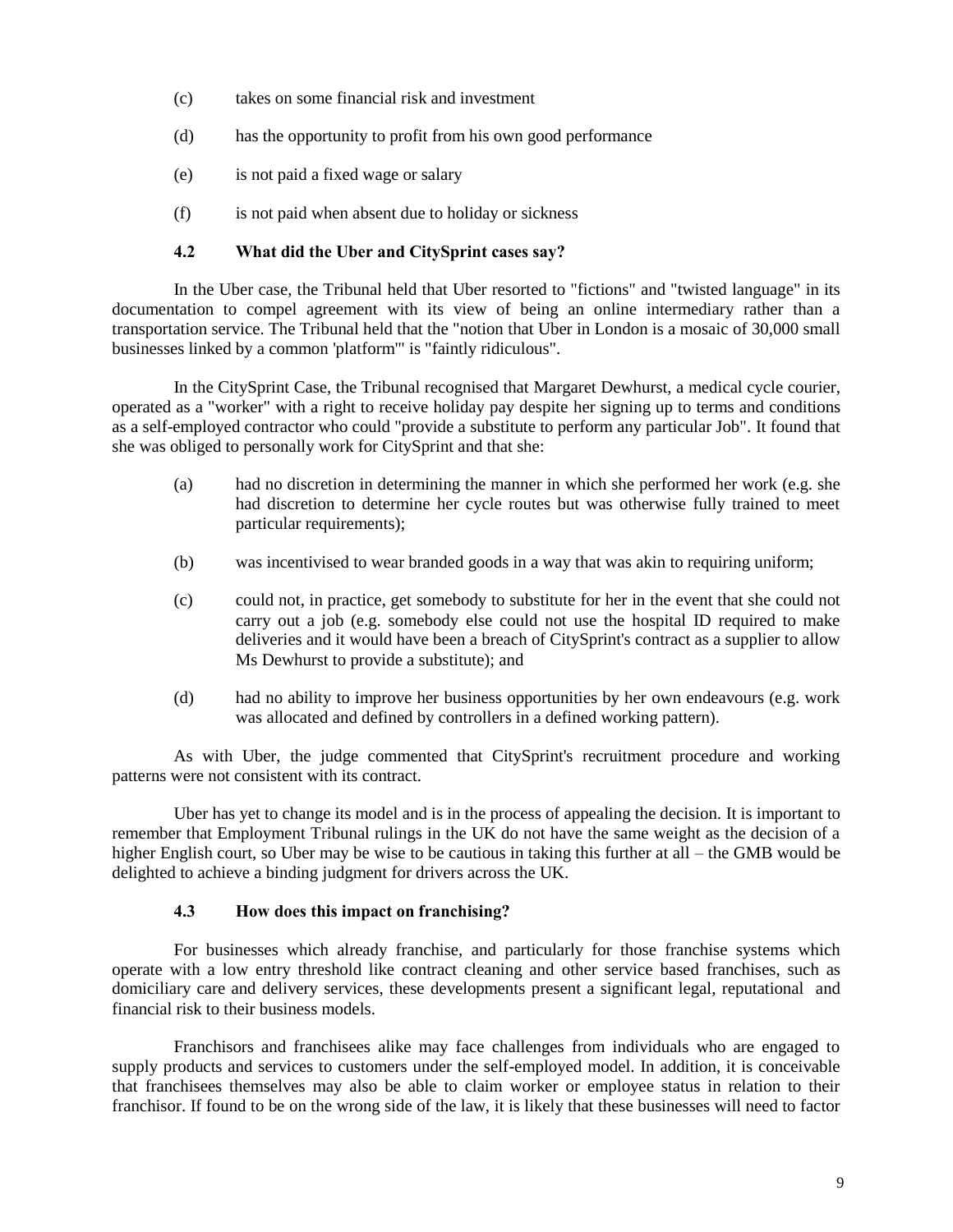in higher operational and support costs (such as paying to top-up on the minimum wage for hours not guaranteed and expanding their back office HR support). Such costs may need to be passed on to the end customer. There is also the risk of having to manage potentially negative PR on the use or misuse of these models.

Conversely, for businesses which operate in this sector but which do not use the franchise model, franchising can be deployed to reduce current and future liability arising from the self-employed model and improve profitability, performance and brand recognition. Converting self-employed individuals or workers into genuine franchisees may result in greater professionalization of the service and an opportunity to cultivate the entrepreneurial energy of franchising to drive new business opportunities and innovations in the operational systems.

In the short term, it may be possible to find ways around the Uber ruling, such as by requiring a self-employed individual to pay an upfront fee in order to provide a service at a location and earn money from its clients – the case in point being an earlier Court of Appeal decision which concerned a dancer at the night club Stringfellows.

However, such measures may only be useful in very limited circumstances and may only provide a temporary solution, as the direction of travel has been set. In October 2016, the UK Prime Minister established an independent review to consider and advise on whether employment regulation and practices are keeping pace with the changing world of work. The "**Taylor Report**" is due to publish its recommendations in June this year, and it is likely in the coming months and years that employment and related tax law will be revised to (i) draw a clearer distinction between the different types of employments, (ii) ensure that there is a re-distribution of risk between the employer and the worker, and (ii) protect the UK Government's tax revenue.

Some practical recommendations include:

- (a) Carrying out an audit of your delivery models and the supporting HR policies and contracts to ensure that they are consistent.
- (b) Where changes are required, carry out financial planning to ensure that the franchise model is still economically viable for both parties, or for businesses which do not franchise, consider deploying the franchise model.
- (c) Considering introducing restrictions and indemnities in franchise agreements to prevent or discourage the use of self-employed models which are likely to fall foul of the law.

#### *Conclusion*

New technology is undoubtedly assuring the growth of the gig economy, but the future of workers' rights remains uncertain. Franchise systems and companies operating in this sector should be looking carefully at their models and ensure that they have suitable contracts and policies in place and use a model which fits their business objectives.

These cases are likely to continue as battles in a long war, which is already being fought in many different countries.

#### **5. Large business payment practices**

For larger businesses, the introduction of the Payment Practices and Performance Regulations 2017 will require, as of financial years beginning on or after 6 April 2017, large businesses to report publicly twice yearly on their payment practices and performance, including the average time taken to pay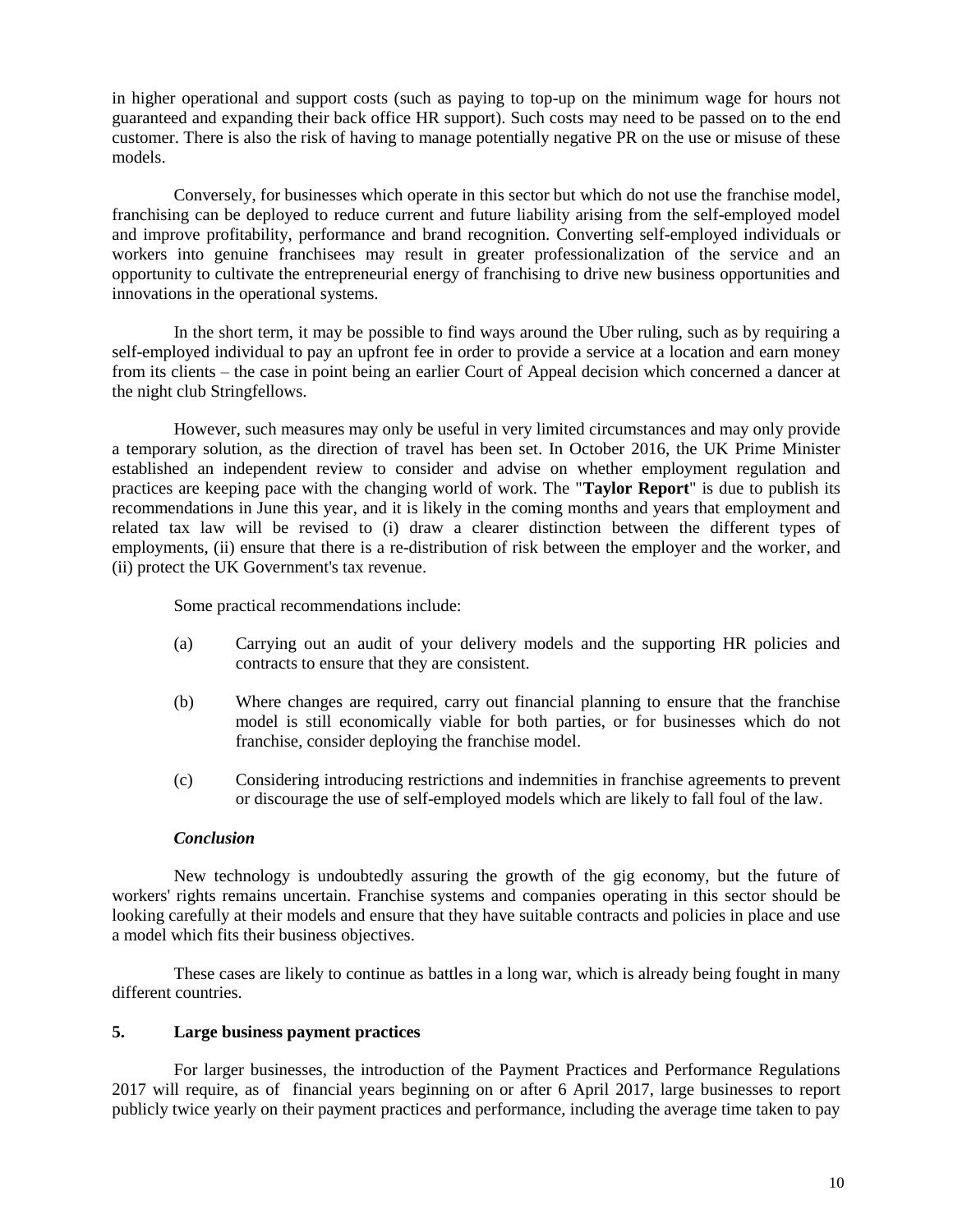supplier invoices. The reports must be published on an online service set up by the government and available to the public.

The aim of the new reporting requirement is to increase transparency and public scrutiny of large businesses' payment practices and to give small business suppliers better information to make informed decisions about who to trade with, negotiate fairer terms, and challenge late payments.

## **5.1 Which businesses are required to report?**

UK registered companies and limited liability partnerships (LLPs) will be subject to the new reporting requirement if they qualify as medium-sized or above for accounting purposes, that is, they exceeded two or all of the following thresholds on both of their last two balance sheet dates:

- Over £36 million annual turnover
- Over £18 million balance sheet total
- Over 250 employees

Smaller businesses will not be caught, whether or not their shares are traded on any stock exchange.

Parent companies and LLPs will be caught if their group qualifies as medium-sized or above for accounting purposes and they also meet the definition above in their own right. Each group business which meets the definition will be required to publish its own individual and non-consolidated report.

Independent franchisees (i.e. where there is no franchisor shareholding) will not form part of a franchisor's group for the purposes of these thresholds.

#### **5.2 What must be reported?**

The reporting obligation applies to payment practices in relation to business to business contracts for goods, services or intangible assets (including intellectual property). Business to consumer contracts are not covered and contracts for financial services are also excluded. Contracts will also have to have a significant connection with the UK to be covered by the duty to report.

To discourage stalling tactics, disputed invoices will not be excluded.

The report must include narrative descriptions of:

- the business's payment terms, including: standard contractual length of time for payment of invoices, maximum contractual payment period and any changes to standard payment terms and whether suppliers have been notified or consulted on these changes
- the business's process for dispute resolution related to payment

It must also include statistics on:

the average time taken to pay invoices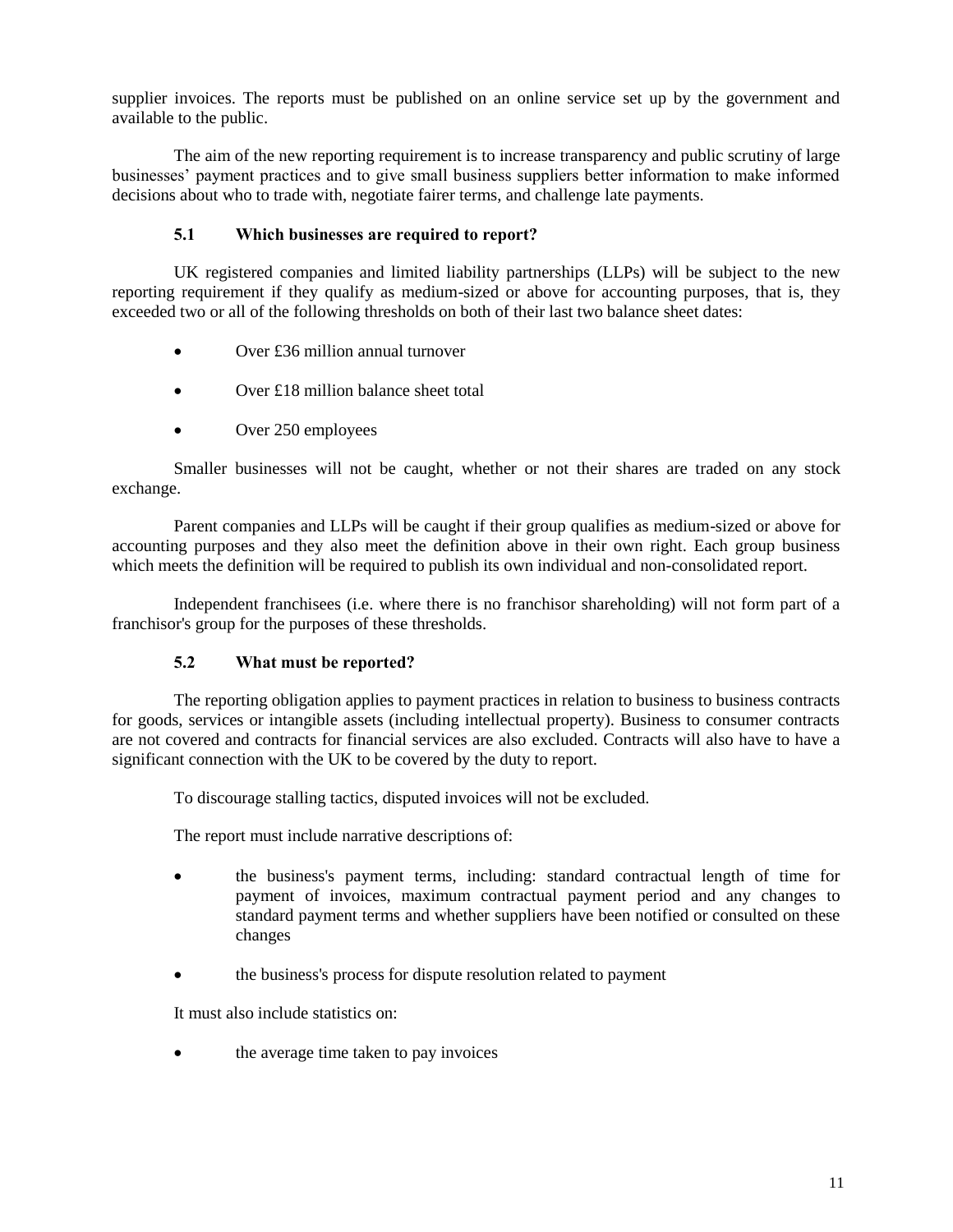- the percentage of invoices paid within the reporting period which were paid in 30 days or fewer, between 31 and 60 days, and over 60 days
- the proportion of invoices due within the reporting period which were not paid within agreed terms

There must also be tick-box statements about:

- whether the business offers e-invoicing
- whether the business offers supply chain finance
- whether the business deducts sums from payments as a charge for remaining on a list of preferred suppliers, and whether it has done this in the reporting period
- whether the business is a signatory to a code of practice or standards on payment practices, and the name of the code

A company director should be responsible for signing off the report – for an LLP, the equivalent is a designated member.

#### **5.3 When must reports be published?**

The first report will be due 30 days after the end of the first six months of a business's financial year, and the second report will be due 30 days after the end of the financial year. Where a business changes its year end and has a financial year of or below nine months, it will be required to report only once after the end of that financial year. If a change to the year end results in a financial year of over 15 months, the business will be required to report after each of the first and second six months of the financial year and in respect of the remainder of the financial year.

#### **5.4 Sanctions**

It is hoped that publicity, public pressure and good payment behaviour by responsible companies leading the way will encourage compliance with the new reporting requirement and lead to improvement in payment practices. In addition, failure to publish a report is a criminal offence, with the company and directors liable to a fine on summary conviction. It is also an offence to publish false or misleading information and a company or individual who does so will also be liable on summary conviction to a fine. Guidance to help businesses understand and comply with the new reporting requirement has been published.

For larger Franchise businesses, it will be critical to undertake a review of contracts and payment performance metrics to ensure that these obligations, and such reporting requirements, where applicable, are complied with.

#### **6. A New Code of Ethics for Franchising in the UK**

The European Franchise Federation ("**EFF**") recently adopted a new version of the European Code of Ethics for Franchising ("**Code of Ethics**"), the first update for 13 years. The British Franchise Association ("**BFA**") and the EFF's other accredited national franchise association are now in the process of interpreting and adopting the updated Code of Ethics into their national equivalent codes.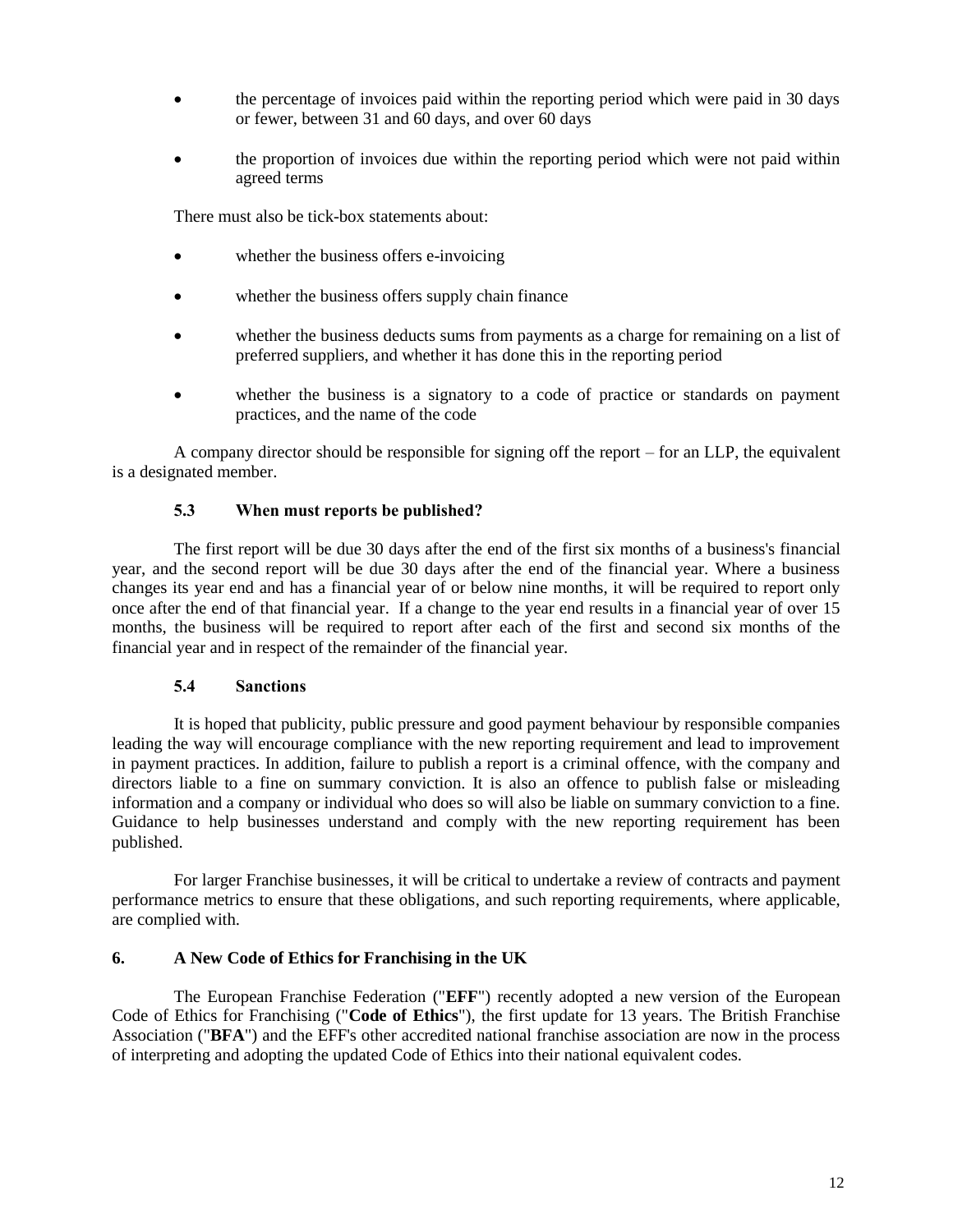### **6.1 Introduction**

The EFF is the non-profit international association set up in 1972 to govern and oversee the franchising industry in Europe. The Code of Ethics is designed to promote ethical franchising in Europe and provides the franchise industry's foundation for voluntary self-regulation. The updates to the Code of Ethics follow a process of bottom-up industry consultation, negotiation and agreement by the franchise stakeholders/companies and members of their respective national franchise associations.

The BFA is the EFF's accredited national franchise association for the UK and the BFA voted in favour of adopting the latest version of the Code of Ethics at its Annual General Meeting on 8 December 2016. The BFA is now working on updating its national Code of Ethics accordingly,

### **6.2 Why now?**

Despite being part of a single market, there is a lack of harmonisation in the way in which member states regulate franchising in the EU. Some stakeholders are of the opinion that franchising is failing to fulfil its full potential in the EU and this is due, at least in part, to the lack of a homogenous approach to regulation, the adverse impact of EU competition law on franchised brands and a failure of self-regulation to adequately promote, educate and support franchising at a member state level. On the other side of the debate are those who remain in favour of self-regulation, pointing to high rates of satisfaction among franchisees, the continual (albeit slow) growth in franchising's share of EU GDP and low failure rates.

Advocates of these opposing views came together recently at a workshop hosted by the European Parliament, following the publication of a report into the state of franchising in the EU, which was commissioned by the European Parliament's Internal Market and Consumer Protection Committee. The report recommended the introduction of a new EU Directive for franchising which, if implemented, would effectively do away with the self-regulatory approach that has prevailed for the last 5 decades. After 13 years, the Code of Ethics was arguably due an update in any event, but the timing of the updates is important to those who continue to advocate the status quo of self-regulation.

At a national level, the BFA has responded to criticisms made by UK Government in the wake of the recent "Pubs Code" in 2016 by looking to introduce a mandatory arbitration scheme to deal with disputes between BFA franchisor and franchisee members.

## **6.3 What's new?**

## (i) *Good faith and fair dealing*

There is clear recognition in the Code of Ethics that the franchisor/franchisee relationship should be underpinned by the principles of good faith & fair dealings. Both are expressly included in the preamble to the Code of Ethics, which emphasises the importance of franchisor-franchisee relations based on fairness, transparency and loyalty, each of which contribute to confidence in the relationship. Furthermore both franchisor and franchisee:

- must commit to resolving complaints, grievances and disputes with good faith and goodwill through fair and reasonable direct communication and negotiation;
- where appropriate and where they have failed to resolve a dispute through direct negotiation, must seek in good faith mediation and/or arbitration to resolve the dispute.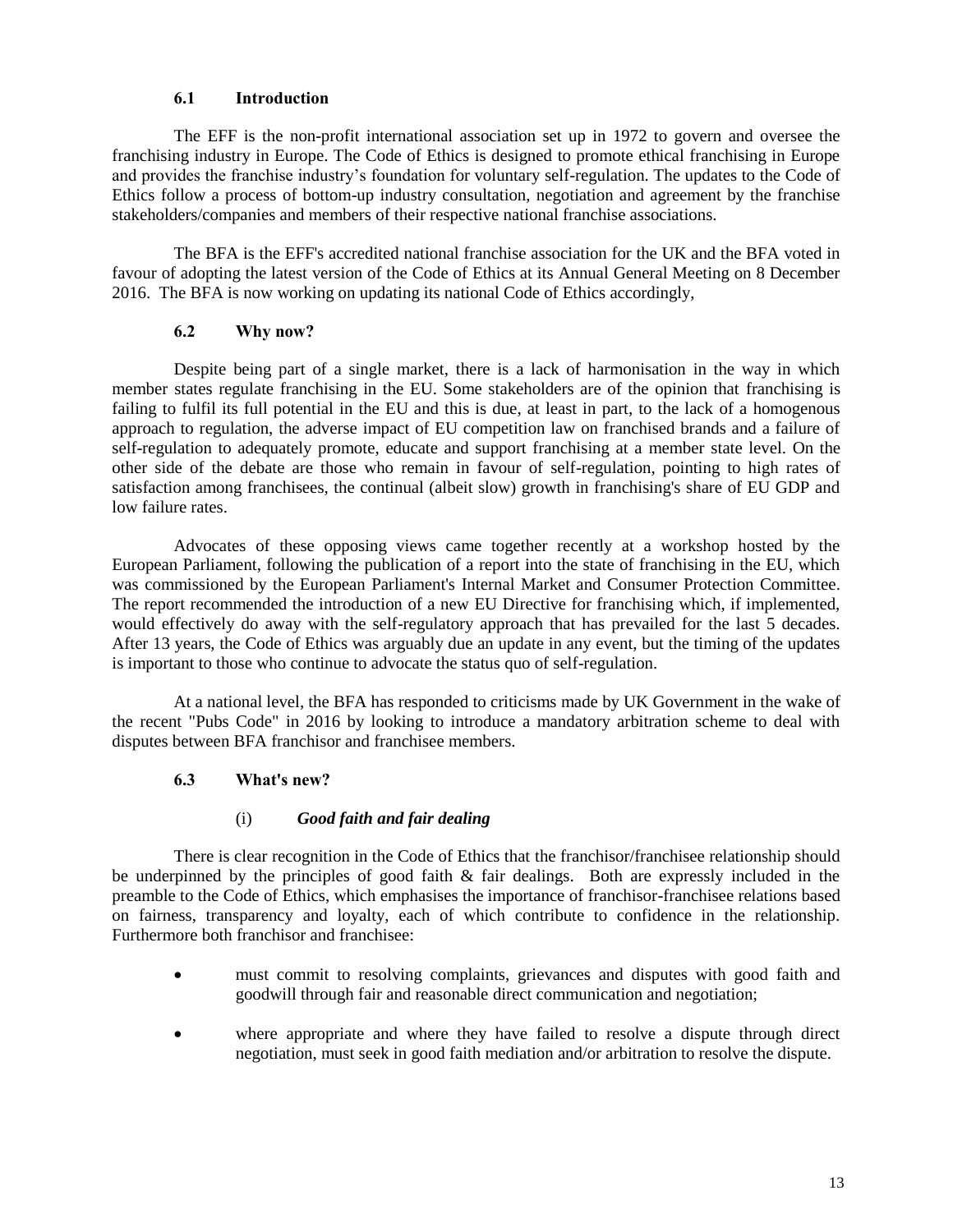The English law of contract is well known for not having a general duty of good faith and the approach to dealing with good faith situations in case law has been piecemeal, in line with the general development of common law. One of the main reasons advanced for this is the uncertainty which would arise if a general duty of good faith was imported into contracts generally. English law is at odds with some other common law jurisdictions which have been moving towards recognising a general duty of good faith, and in the last few years similar arguments have been advanced in the English Courts, albeit with very limited success. The fact that the Code of Ethics is embracing the general principle of good faith and fair dealing should cause BFA members to pause for thought - they should consider carefully what this concept means in the performance of their franchised systems and take steps to reflect this understanding and the limits of this concept in their respective franchise agreements.

With regards to dispute resolution, the BFA intends to introduce mandatory arbitration as a condition of membership and it is currently drafting the arbitration scheme rules, although the scheme has yet to be formally adopted. This is a significant issue for BFA members and prospective members to consider carefully, as once adopted the scheme will limit a franchisor's or franchisee's access to the English courts.

### (ii) *Obligations for franchisors*

The Code of Ethics sets out a list of obligations for franchisors. The reality is that most of these obligations are not new ones and were present in the previous version of the Code of Ethics, such as the obligation for franchisors to have tested a pilot concept for at least one year and provide franchisees with initial and ongoing training. There are, however, some new requirements, such as those obliging a franchisor to:

- guarantee the right to use the know-how transferred and/or made available to the franchisee, which know-how it is the franchisor's responsibility to maintain and develop. Interestingly, know-how is also defined in the Code of Ethics as a body of non-patented practical information, resulting from experience and testing by the Franchisor, which is secret, substantial and identifiable. This is an interesting addition to the Code of Ethics, particularly in light of recent case law in key franchise jurisdictions such as Canada, where franchisees have successfully sued their franchisor for failing to protect their businesses from innovative competitors;
- in the pre-contractual, contractual and post-contractual phases of their relationship with franchisees, to use all reasonable means to prevent any wrongful usage of or, in particular, the transmission of know-how to, competing networks so as to avoid prejudice to the interests of the network. In the new age of cyber-crime, it is increasingly important for franchisors to ensure that they are investing in appropriate safeguards to protect trade secrets and confidential information;
- offer to their franchisees an unqualified right to sell or transfer their business as a going concern; and
- to inform prospective and individual franchisees of their internet communication and/or sales policy. It is no longer acceptable for some franchisors to hide behind the opaque pretence of "prior written consent" before a franchisee is allowed to participate in online activities. Franchisors must develop and communicate transparent policies in this regard and also seek to safeguard the interests of the network in the development of their online sales policy.